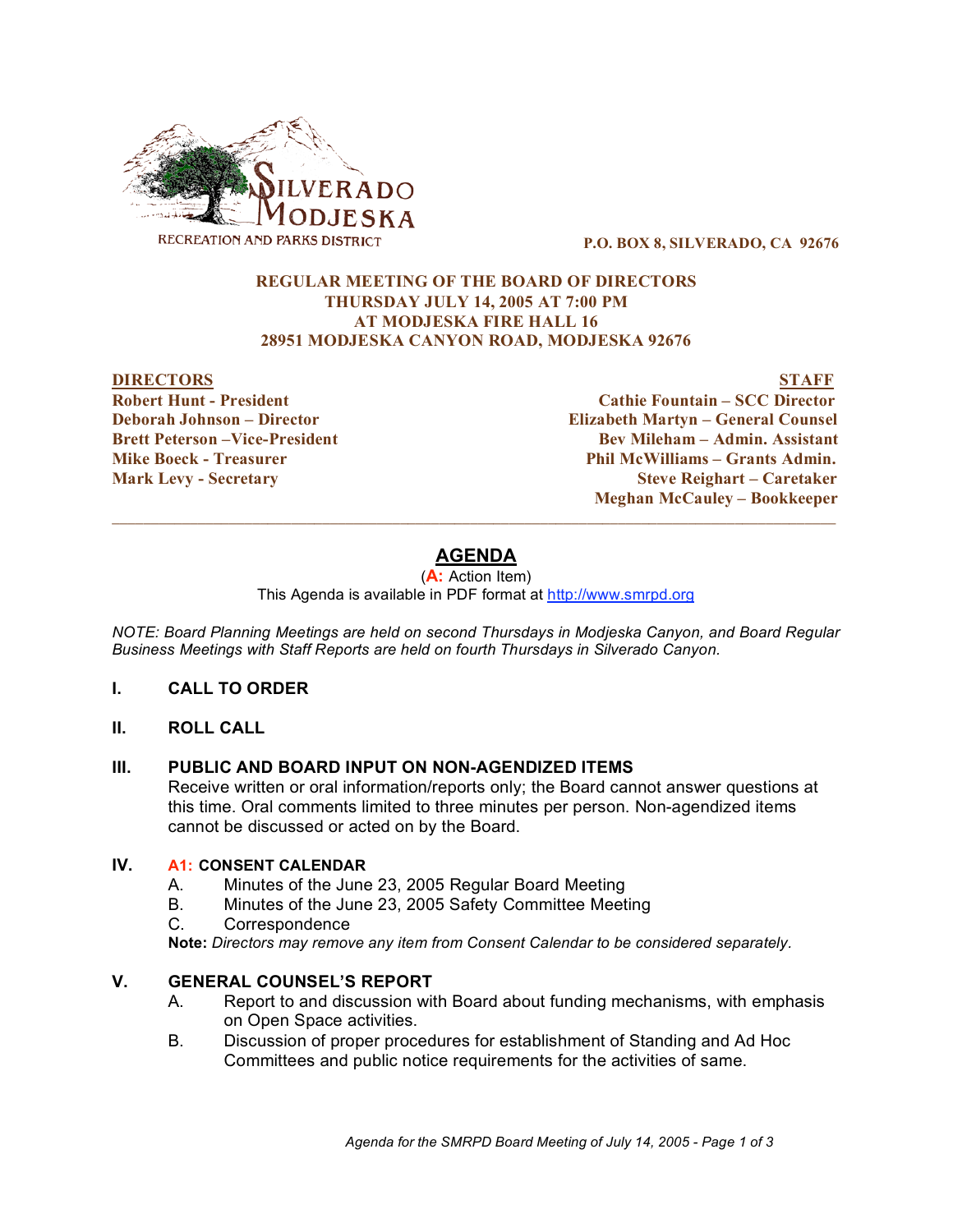# **VI. PAYMENT OF DISTRICT BILLS**

Approval of Payment Requests totaling **\$2,645.09**:

**A2: Transmittal 07-05A for \$150.00 total for Directors' compensation for the Regular Board Meeting of June 9, 2005 to:** 

| Director Boeck | \$50.00 |
|----------------|---------|
| Director Levy  | \$50.00 |
| Director Hunt  | \$50.00 |

# **A3: Transmittal 07-05B for \$2,495.09total to:**

| Ware Disposal                                        | \$83.29 Invoice #57101015                          |
|------------------------------------------------------|----------------------------------------------------|
| Roger Seemann                                        | \$400.00 Invoice dated 7/1/05 (Authorized 4/28/05) |
| K.J. Snyder & Associates                             | \$505.00 Invoice #4946 and 4923                    |
| Meghan M. Warner                                     | \$225.00 Invoice #05-58 (BOOKKEEPER)               |
| <b>SCWD</b>                                          | \$795.50 Inv. #10001600. 10059300, 10059600        |
| California Association of<br>Recreation & Park Dist. | \$370.00 2005-2006 Dues                            |
| Katzmaier Newell Kehr                                | \$116.30 Inv. #107107-6788 (ARCHITECT)             |

# **VII. OTHER DISTRICT BUSINESS**

- A. Confirm designation of Director Levy as the District's Delegate to the Orange County Council of Governments General Assembly to be held August 25, 2005.
- B. Input from Parent Group regarding Silverado Children's Center takeover bid.
- C. **A4:** Confirmation that the five Standing Committees for the District shall consist of Recreation, Finance, Open Space & Trails, Personnel, and Facilities & Safety and no others except as may be added by future action of the Board.
- D. Discussion of ISDOC request for a Resolution reapproving the special formula adopted in 2001 for distributing the annual operating costs of LAFCO among Orange County Special Districts, as opposed to the formula specified in California Government Code Section 56381.
- E. Initial presentation to Board of the Preliminary FY 2005-2006 Budget
- F. **A5:** Vote on three openings for the CAPRI Board of Directors. Ballot is due in CAPRI office before 5:00PM August 10, 2005.

# **VIII. COMMITTEES**

*NOTE: There will be no discussion of Committee issues unless specifically agendized here, or* added to the Agenda by majority vote of the Board in Section III of this Agenda to address issues *that require immediate attention, for reasons to be explained in the motion to add. This Committee listing shall not be used as a mechanism to discuss non-agendized topics.*

# **STANDING COMMITTEES**

- A. RECREATION (Levy, Peterson)
	- 1. Report on Casino Day
- B. FINANCE (Boeck, Johnson)
- C. OPEN SPACE AND TRAILS (Hunt, Levy)
	- 1. Discussion of Resource Conservation Conference
- D. PERSONNEL (Hunt, Johnson)
- E. FACILITIES AND SAFETY (Johnson, Peterson)
	- 1. Renovation Project site plan discussion.
	- 2. **A6:** Review updated Facilities Use Agreement.